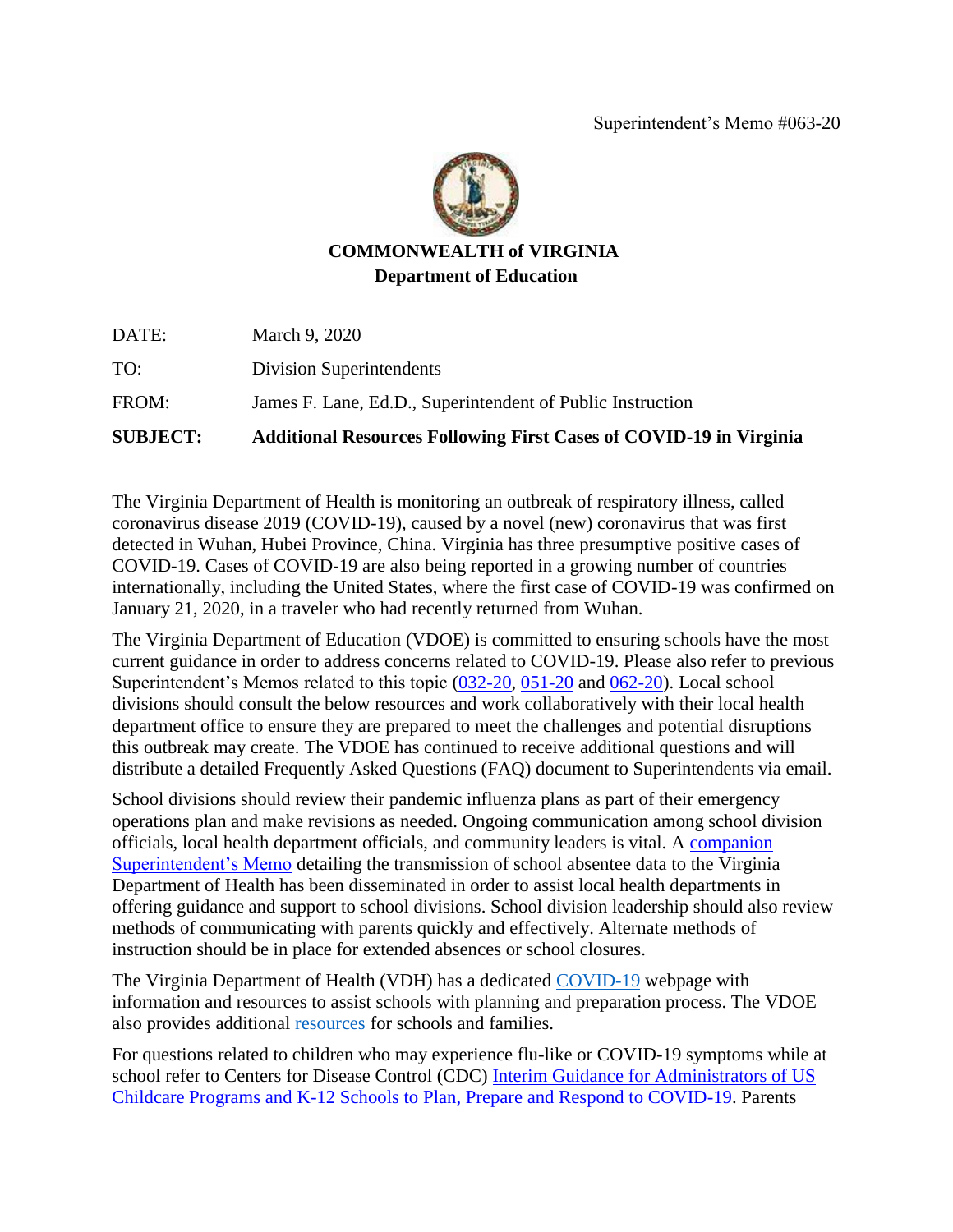should contact their local health department or health care provider for additional information and ongoing support. There is a 14-day social distancing or period of social isolation that is required before a student can return to school. Students who are in the VDH COVID-19 active monitoring program will receive a letter indicating they can return to school.

For questions about students who plan to travel or have recently traveled to areas with known community spread of COVID-19, refer to CDC [FAQ for travelers.](https://www.cdc.gov/coronavirus/2019-ncov/travelers/faqs.html) Schools should also consult with state and local health department officials who can address travel specific questions and provide local information on testing and monitoring. Schools may need to postpone or cancel school trips that could potentially expose students and staff to the COVID-19 virus. Students returning from locations of known COVID-19 outbreaks must follow guidance they receive from health officials.

The monitoring of COVID-19 in Virginia is an ongoing and fluid situation. It is important to follow their local and state health department recommendations and implement proactive health [strategies](https://www.cdc.gov/flu/prevent/actions-prevent-flu.htm) in schools to minimize the impact of the viral disease transmission.

Absences due to illness, quarantine or related restrictions should be considered excused absences. Schools should make every effort to minimize the impact of lost instructional time by providing at-home assignments or access to instructional supports. The [United States Department](https://www2.ed.gov/about/offices/list/oese/oshs/oese-infectious-disease-guidance.pdf)  [of Education \(ED\)](https://www2.ed.gov/about/offices/list/oese/oshs/oese-infectious-disease-guidance.pdf) provides additional guidelines to help schools plan for extended absences or school dismissal. While it is not expected that chronic absenteeism rates will be affected by COVID-19, schools concerned by a possible impact may explore the opportunity for their local school board to appeal a performance level indicator for state accreditation, as outlined in [8VAC20-131-420.](https://law.lis.virginia.gov/admincode/title8/agency20/chapter131/section420/)

Additional resources for schools include:

- The Virginia Department of Education, School Health Services webpage Information for [Virginia Schools on Coronavirus \(COVID-19\)](http://www.doe.virginia.gov/support/health_medical/office/index.shtml)
- Virginia Department of Health VDH, Guidance for Educational Administrators on the [COVID-19 Outbreak \(2/27/20\)](http://www.vdh.virginia.gov/content/uploads/sites/13/2020/02/COVID-19-FAQ_Educational-Administrators_022720-final.pdf)
- U.S. Centers for Disease Control and Prevention's (CDC) [Interim Guidance for](https://www.cdc.gov/coronavirus/2019-ncov/specific-groups/guidance-for-schools.html)  [Administrators of US Childcare Programs and K-12 Schools to Plan, Prepare, and](https://www.cdc.gov/coronavirus/2019-ncov/specific-groups/guidance-for-schools.html)  [Respond to Coronavirus Disease 2019 \(COVID-19\)](https://www.cdc.gov/coronavirus/2019-ncov/specific-groups/guidance-for-schools.html)
- CDC [COVID-19 Situation Summary: Cases in the U.S.](https://www.cdc.gov/coronavirus/2019-ncov/cases-in-us.html)
- CD[C](https://www.cdc.gov/nonpharmaceutical-interventions/pdf/pan-flu-checklist-childcare-program-administrators-item3.pdf) [Pre-School](https://www.cdc.gov/nonpharmaceutical-interventions/pdf/pan-flu-checklist-childcare-program-administrators-item3.pdf) [and Childcare Center Checklist](https://www.cdc.gov/nonpharmaceutical-interventions/pdf/pan-flu-checklist-childcare-program-administrators-item3.pdf)
- CDC [Recommended Cleaning Products and Processes](https://www.cdc.gov/coronavirus/2019-ncov/community/home/cleaning-disinfection.html)

With heightened attention focused on COVID-19 outbreaks, it is important for schools to note the anxiety and stress that accompanies a global pandemic. Children look to adults for guidance and reassurance during stressful events. [Talking to Children about COVID-19](https://www.nasponline.org/resources-and-publications/resources-and-podcasts/school-climate-safety-and-crisis/health-crisis-resources/talking-to-children-about-covid-19-(coronavirus)-a-parent-resource) is a useful resource for school staff, teachers, administrators, and parents. As shared in a [previous](http://www.doe.virginia.gov/administrators/superintendents_memos/2020/051-20.docx)  [Superintendent's Memo](http://www.doe.virginia.gov/administrators/superintendents_memos/2020/051-20.docx) it is imperative that schools take action to prevent discrimination and/or harassment towards any student.